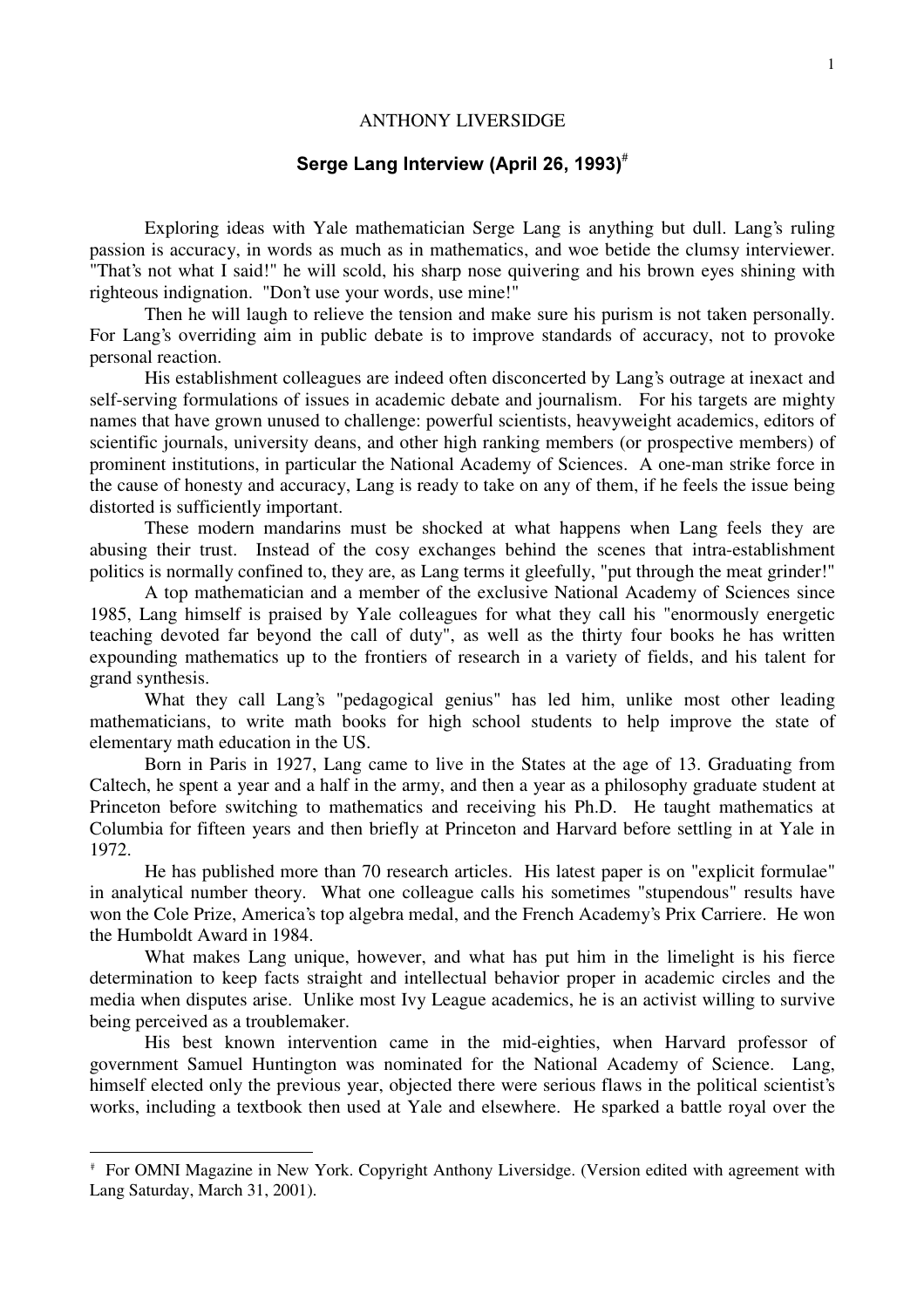nomination which lasted two years, and in the end Huntington never made it into the most exclusive science club in US academia.

Notable interventions for Lang also include spiking a Federal government attempt to get professors to fill in "effort reports" to detail the "per cent of time and effort" a professor spent on various activities, a demand which Lang found quite absurd. His stand as a national leader against this encroachment of bureaucracy cost him his National Science Foundation grant. Yale turned it down, even though Lang had the support in writing of the director of the NSF and Yale's own Deputy Provost. But he won. The government gave up on the idea.

In another victory, he derailed a national survey on the attitudes of thousands of American professors, written by prominent sociologists Everett Ladd and Seymour Martin Lipset, and backed by major foundations. When Lang received his questionnaire in the mail, he was infuriated by what he characterized as its misleading formulations and he fought to discredit the project.

Much of Lang's influence has been won by a novel and fearsome weapon he has developed: the notorious Lang "File".

In this unique strategy Lang moves against an alleged information polluter by engaging him or her in correspondence, and building up a large File of letters, press clips, congressional testimony, and similar documentation on the issue. He may then mail this substantial "File", which can reach a hundred pages or more, to several hundred academics, members of the National Academy of Science, government officials, influential journalists and the like.

The recipients get an inside look at the complete details of an affair, the correspondence that has been written as well as published material, a rounded view not normally available even to participants. They can see for themselves the truth of Lang's strictures, and the level of cooperation or resistance he met with.

His 700 page File on the Lipset questionaire was published by Springer Verlag as The File in 1981.

Another huge File of Lang's offers exceptionally extensive coverage of the recent David Baltimore affair, a now famous case in science politics. In this extended scandal, biology postgraduate Margot O'Toole's challenge to a paper that Nobel laureate Baltimore had coauthored resulted, after Baltimore stonewalled university, NIH and congressional investigations, in the prominent scientist resigning as president of Rockefeller University. Few if any outsiders had access to the full details of the case until Lang compiled his comprehensive File, which included his own involvement, published articles, and any and all other correspondence.

The editorial board of the journal *Ethics and Behaviour* were so impressed with Lang's "highly novel and fascinating means to approach a complex case" that editor Gerald Koocher published Lang's article on the Baltimore File in his January 1993 issue, even though it was 70 pages long.

Kindred spirits praise Lang's efforts as an invaluable counterweight to the power politics distorting modern science. Walter Stewart and Ned Feder, the science fraudbusters who were recently closed down by NIH bureaucrats, say Lang's File on their predicament has been "extremely helpful". Lang's File on Baltimore was a "spectacularly good job", says a Berkeley historian.

Yale colleagues call him 'heroic' for his defeat of 'effort reporting'. But even some admirers say Lang may be too strongminded for his own good. His 'inflexible polemics' are often 'counterproductive', says one.

I drove to Yale to talk to Lang in his Yale office and over lunch. At first I found him rigid to the extent of seeming uncooperative in rejecting misleading formulations of his activities. After all, that journalistic trick is standard for eliciting an interviewee's vision in his own words. But I also saw that exactness was not an unreasonable request. For Lang's core issue may be that in the politics of being collegial, maintaining face and avoiding conflict, standards do unravel. In professional discussion, Lang insists on precision before agreement, not vice-versa.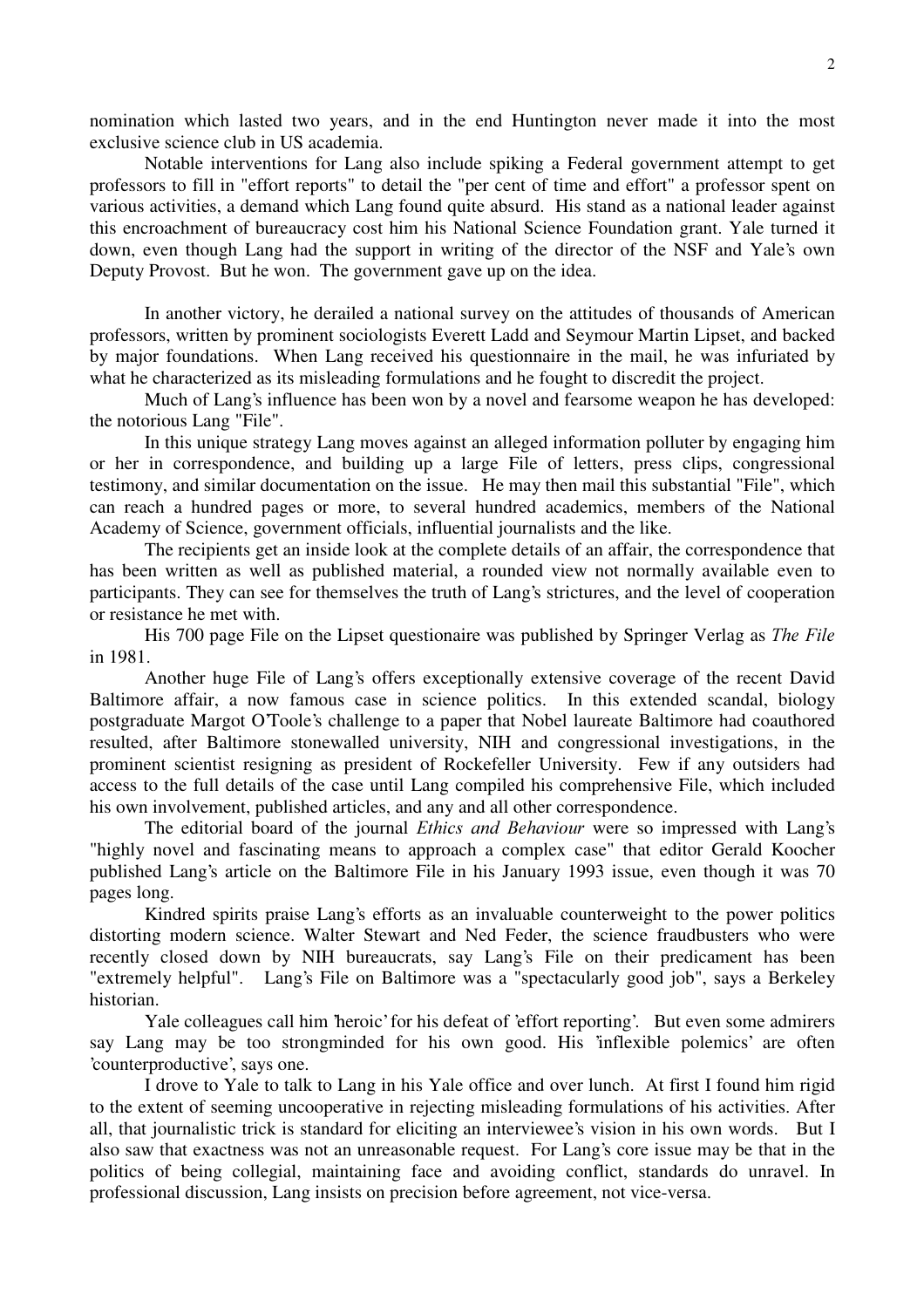And when Lang stepped out of his public role as the fire breathing watchdog of intellectual standards, he was cheerful and friendly. I left his office with my arms full of unique and fascinating insider documentation of scientific politics. - Anthony Liversidge (April 26 1993).

AL: This interview is not the kind of exchange you usually do, is it?

Lang: No, I usually provide documentation. I have accepted because I want to draw some readers'attention to the existence of my documentation. but I don't want to shift the emphasis from the documentation to talking about it. The danger of such a shift in emphasis is ever present, and I warn readers strongly against it. Talking about my Files and Filemaking is not a substitute for the documentation itself.

AL: Can you tell us about your math career?

Lang: I never had one! As a mathematician you prove big time theorems, or pretty good theorems, at a relatively early age, and you become a full professor, and that's it! That's how we think. We just keep on doing mathematics. You get to be a professor by the time you are 30 or 32, and there's no higher position. Some people want to make it on committees and academies and all that sort of stuff. but the math community is set up so we mostly admire those that go on producing theorems. I think that's pretty healthy.

AL: So what do you want to teach people outside mathematics?

Lang: One thing I want to teach people is that if they are asked a question, the first thing they have to decide is whether to accept the terms of the question, or whether to challenge them. I also want to explain how I regard certain works as defective, and that I reject three items excessive generality, attribution of motivation and speculation - in trying to correct the defects.

AL: What is the general problem you are addressing?

Lang: One basic problem that is common to practically all the issues that I have got involved in is the problem of processing information, and disseminating information accurately. What I have found is an overall failure in the establishment media and also within the universities.

I emphasize this point explicitly at the end of my book on the Huntington case, where I list sources of misinformation, ways misinformation is spread, through the academic world, through the media and through the government, ways misinformation is accepted, ways critical thinking is inhibited, and then the decisions we have to make on how we can make corrections, and how the corrections are obstructed.

AL: How are your corrections received?

Lang: What is remarkable is the way people react in the face of this operation. In each case in which I have been involved, there has been some question raised in some fashion about the legitimacy of my questioning and of the corrective action I was trying to induce.

But I was not interested merely in a theoretical discussion, as some people like to phrase it. I was interested in corrective action. To get corrective action one needs correct information to be passed on to people.

AL: What led you to intervene in the case of Robert Gallo, for example?

Lang: The (National) Academy (of Sciences) last year nominated a panel to oversee the NIH review of Gallo's research practices, following the allegations by John Crewdson in the Chicago Tribune. The higher-ups at NIH, especially NIH director Bernadine Healy, were covering up for Gallo. I had a big mailing documenting that cover up.

I wrote to the council of the National Academy of Sciences that they should investigate the merits of Gallo's election to membership, since some people take this seriously as certifying scientific achievement and credibility. They refused to take action.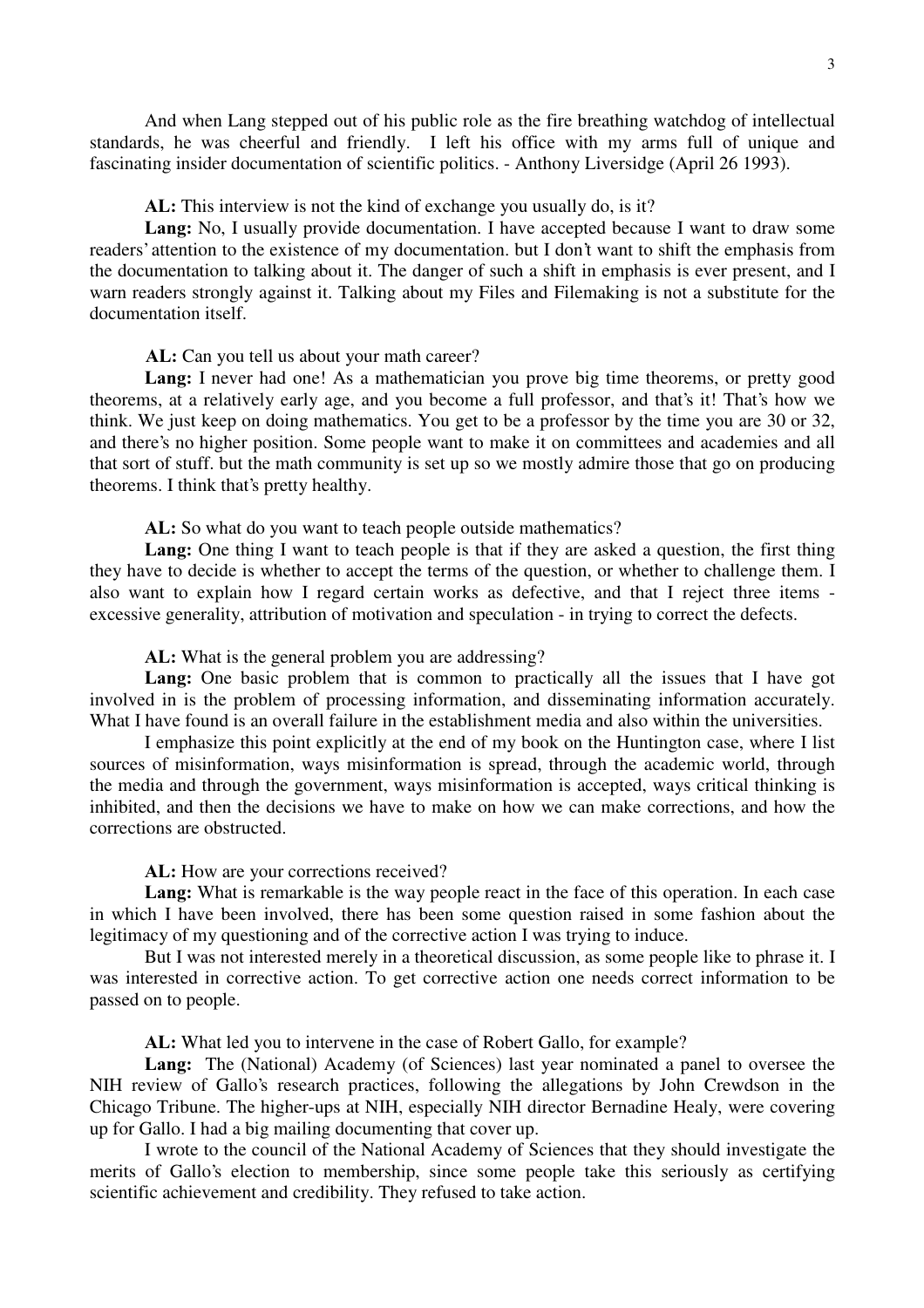I also objected to the way in which the scientists on the panel were treated by the NIH.

On the other hand, they themselves used certain techniques of obfuscation instead of clarification when asked about their activities. They refused to give precise information publicly, they signed a "confidentiality agreement", they made ambiguous statements to the press, they left out certain points documented by Crewdson, they defined the responsibilities ambiguously, and so on.

AL: Can you suggest a model of how scientists should behave politically?

**Lang:** I would pick (the physicist) Richard Feynman. When he was asked to be a member of the commission investigating the Challenger disaster, he gave us a model of scientific responsibility.

He resisted attempts by (commission chairman William) Rogers to inhibit his investigation. He interviewed engineers and others at Morton Thiokol. He explained the scientific facts to the public. He bought pliers and screwdrivers and a clamp in a hardware store and showed publicly in front of the video cameras how rubber O rings lose their elasticity at low temperatures. He resisted being railroaded into modifying his report. He insisted it was published intact and he took full responsibility for it. He wrote about all this in his book, What Do You Care What Other People Think?

Unfortunately over the last few years I haven't found many instances of the Feynman model in the politics and policing of science. But I have found plenty of instances of another model, which consists of evasion, fudging, and obstruction of information, if not outright disinformation.

My question is how long the scientific community is going to tolerate such deterioration of scientific standards.

AL: What do you hope to do with your interventions?

Lang: To give accurate information to people, and teach them how to process information and teach them the different ways of formulating issues, some of which I regard as defective. Some of these are illustrated in my critique of the Lipset Survey of the American Professorate.

For instance, in one question in the survey they ask: 'Do you strongly agree, agree with reservations, disagree with reservations, or strongly disagree, with this statement: "Economic growth, not redistribution, should be the primary objective of American economic policy?'

I reject the way the question is formulated.

AL: Why is that?

**Lang:** First, the question is formulated with an alternative which smacks of left wing-right wing rhetoric. I don't see the alternative as being between growth and redistribution. Second, I don't see either as being a primary objective of American economic policy. I don't see any single objective as being the primary one. There are many simultaneous ones.

One has to do with dwindling resources - minerals, forests, oil - and how we adjust to that by changing the tax laws, by changing how we consume, by taxing gasoline or energy, or by directing the production of automobiles through tax laws, whether we build highways which enhance the automobile at the expense of trains and public transportation, and so on.

That issue, how to deal with diminishing resources, is not a question of economic growth or redistribution. But I certainly view it as a major objective of American economic policy.

AL: You mean the question is poorly worded?

Lang: The question is defective in the precise way I describe. I'll give you another example. 'Do you strongly approve, approve with reservations, disapprove with reservations, strongly disapprove a) the use of marijuana b) swinging (the swapping of sexual partners among married couples). (There you have a bit of cheesecake for your magazine!) c) pornographic motionpictures and magazine. d) premarital sex e) the use of such drugs as heroin and cocaine f) extramarital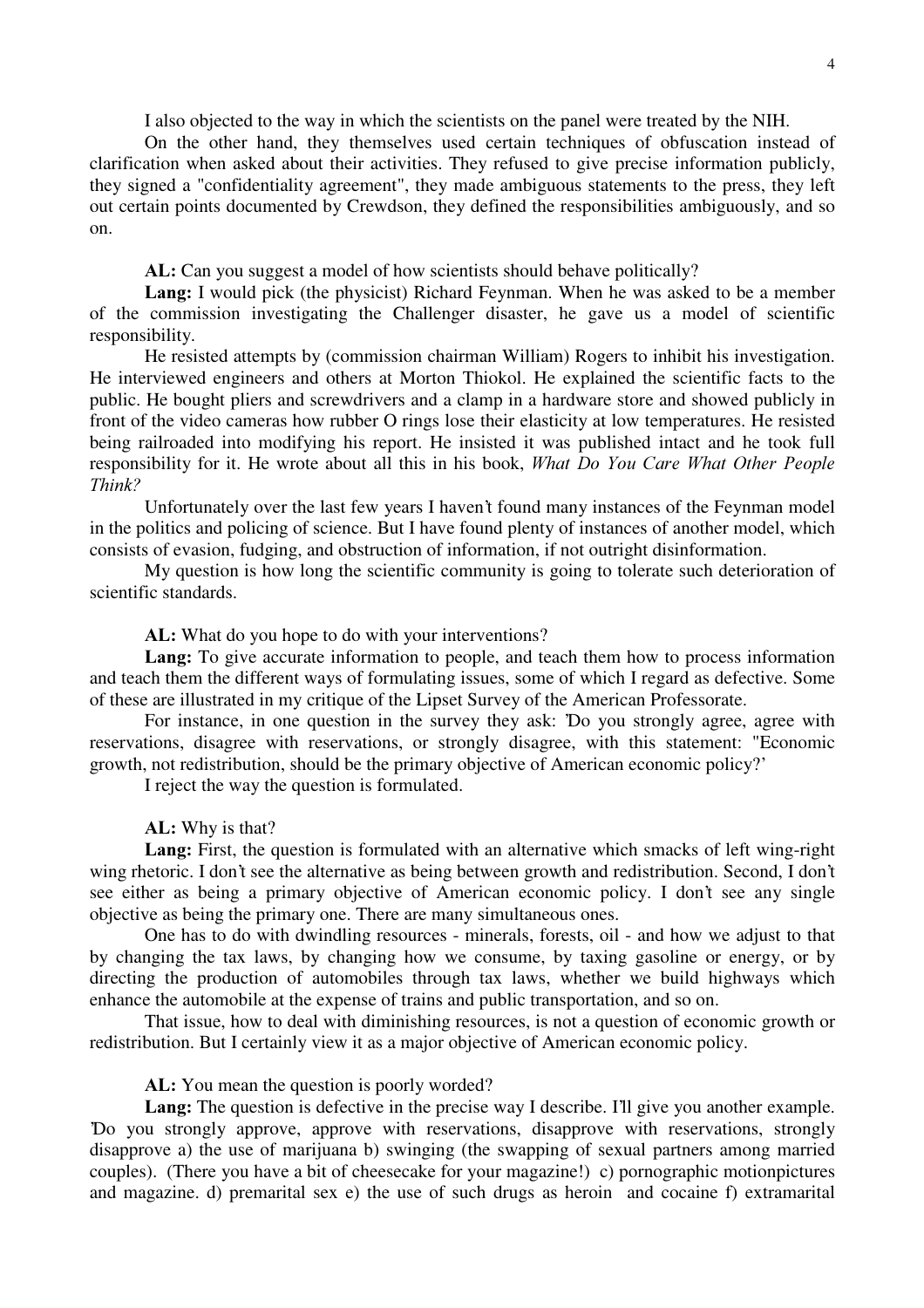sexual relations in the absence of the spouse's consent. g) the level of violence prevailing in current tv programming.

Whether someone has extra marital relations is none of my business. It's between spouses and whoever else is concerned. Who am I to interfere with their lives? What of it if a lot of people want to watch pornographic pictures? My choice of answer for such items is that it's none of your business! But that alternative was not proposed.

AL: Why was it important to point out the defects of the questionnaire?

Lang: Lipset is an influential member of the National Academy of Sciences. He is a famous professor who was at Stanford and who now has a name professorship at George Mason university. The survey was financed by the National Science Foundation, the Carnegie Foundation and the Spencer Foundation. It went to 9000 professors, and it was being published in the Chronicle of Higher Education, and discussed in Time and Newsweek and the Manchester Guardian and the campus report of Stanford university.

The authors of the survey stated that 'The primary reason for this faculty survey is to collect information useful to the formation of sound education policy.' I didn't see what my attitudes toward pornographic motion pictures and extramarital sex have to do with sound education policy.

What I have noticed in the production of Lipset and others, not only in these works but previous works, is major incompetence in formulating social issues and political issues, and giving information about them - professional incompetence as a person involved with teaching and dealing with social matters.

It's not my professional responsibility to make up a survey. He's the one who calls himself a political scientist. I see my responsibility as educational towards students, and towards the public at large, in perhaps teaching them different standards which they then may choose to adopt or not adopt. And in that I see myself as quite effective. I think I taught a lot of people something about how to recognize a defective way of presenting issues. That is an educational function.

AL: This was a success for you, then?

Lang: In a limited sense, because the whole problem has also to do with what is done and will be done in the classroom by the academics who "pretested" that questionnaire and didn't perceive its flaws. The whole establishment around Lipset.

So it was successful only in a very limited sense. I am never exclusively after the immediate objective. The fact that the *Chronicle of Higher Education* stopped publishing articles by Lipset on the survey is a sign of success but a limited sign. Because what I want to affect at the least, in addition, is how things occur in the classroom, what books are used and how they are used, how questions are formulated in the media, in the classroom, and in the government.

AL: How do you aim to intervene in issues?

Lang: When I intervene I ask opponents to put certain things on the record. Then I can document contradictions. At one point they have created one type of reality, and at another they have created another type. These contradict each other. I show them the contradiction and at that point they begin stonewalling or accusing me of McCarthyism.

AL: They are never motivated to cooperate?

Lang: I can't say. I won't use that word "motivation". I register a fact that once I point out and try to establish a written record, and make them come out in the written record, which points to certain contradictions, then I meet with either stonewalling, or insults, like calling it 'Mccarthyism'. Or people talking behind my back saying I am 'crazy.'That is the type of response.

AL: So what reason do you imagine they have to stonewall?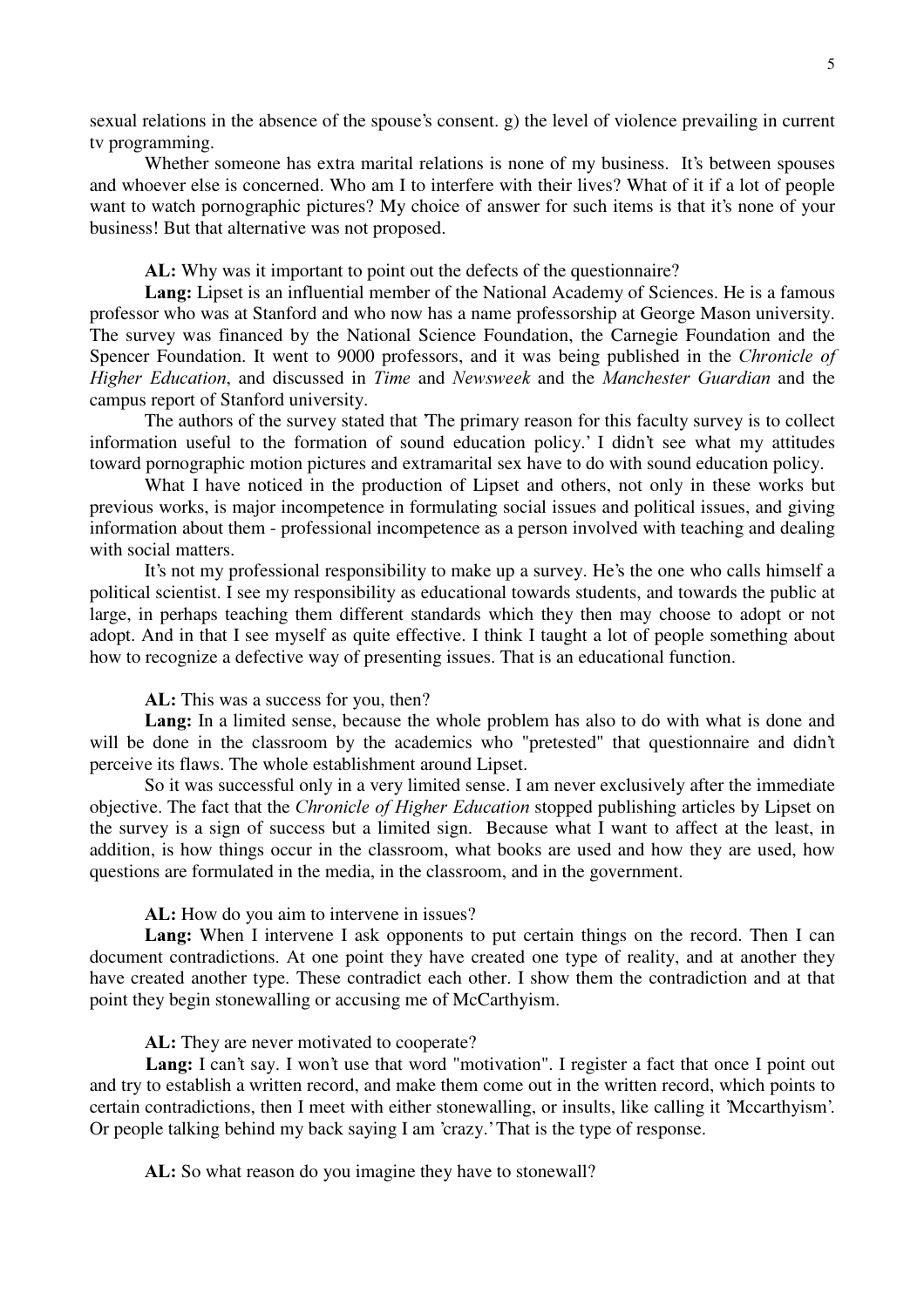Lang: I don't want to go into the pop psychology of reasons. My mind does not run that way. I register a fact. It is for them to give the reasons.

If you forced them to give reasons, on the basis of my past experience my prediction is that you will pick up contradictions quickly enough. When they realise what is being done to them they will start stonewalling. That is part of the dynamics of the exchange in Filemaking.

AL: Is there a philosophical basis for your method?

**Lang:** I thought of this way of operating and thinking when I was a graduate student of philosophy in 1947.

I was technically trained in French schools until the age of thirteen in writing and in organizing thought, and I read a lot of philosophy and literature. As a graduate student in philosophy I studied the development of Western thought at a professional level, and arrived at a mode of operation for myself to use in journalistic, political, and academic intellectual discourse.

I first tried it in public confrontation and political engagement in the sixties, and I have used it since against whoever comes up. It is a very powerful tool - philosophy put into practice in daily life.

So I claim I belong in philosophy's history books. There is a certain thread in the history of philosophy from Socrates to Hume, to Bertrand Russell, to the physicists of relativity and quantum mechanics, to the Vienna circle, to Lang, that says that before you can agree or disagree with a statement, you have to determine what the statement means.

In Huntington's and Lipset's work they claim meaning in the scientific sense, in the verifiable sense. They claim factuality. But they give no evidence they can tell the difference between a fact, a perception of a fact, an opinion, and a hole in the ground. That's where I catch them.

Obviously this philosophical claim will sound rather pretentious before people see the filing cabinets of documentation about how it is put in practice.

And I don't want to shift the focus from the defects of the works I criticize to something else, where no one is correct or incorrect. That is, to states of mind. I have had it with states of mind. I am trying to avoid discussion which deals only with states of minds.

AL: Would you say that many of today's periodicals only project states of mind?

Lang: It is difficult to get anything but pieces of states of mind published in this country. Many periodicals give precious little information, if any at all. A state of mind is neither true nor false, correct nor incorrect. What I want is to teach people how to process information correctly. Of

course I am not saying states of mind are unimportant. If other people want to wallow in states of mind, let them. I don't pretend my personal preferences are universal laws. I and the founding fathers prefer a certain type of society, that is all.

AL: How did you begin taking this kind of action?

Lang: I came out of the woodwork of mathematics in 1966, and until 1969 I was very active, socially and politically in the broad sense.

The sixties considered very many issues simultaneously, not only the Vietnam war. There were issues of liberation of women, of blacks, of other minorities, and of ecology. There were issues of journalism, such as to what extent you let people speak with their own voice, what goes into the regular media, and does one have to have new media to have what you want to say printed because you can't get it seen in the establishment media?

There were issues of personal relationships, and issues of to what extent the universities were subjected to political pressures, the student protest movement, and so on. All of that was brought to the fore in the sixties.

So in the sixties there were all these kinds of issues and to the extent they affected the universities I was involved in trying to get accurate information spread, rather than disinformation.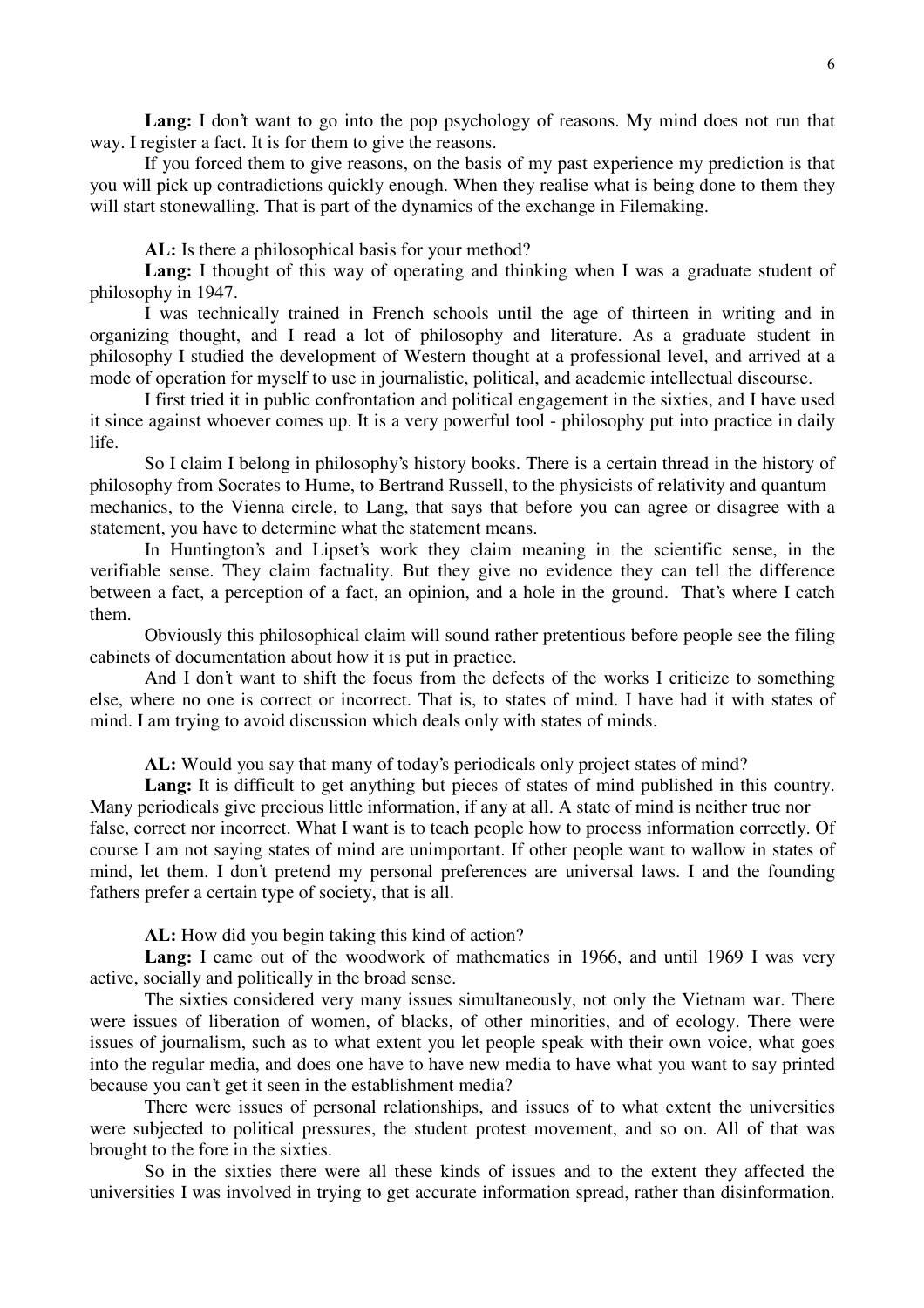One issue arose in questioning the involvement of universities with secret agencies like the CIA. To the extent the universities have a privileged position in society for seeking the truth, then they should stay away from getting involved in secret arrangements.

### AL: But then you withdrew for a time?

Lang: My involvement in a lot of questions was seriously interfering with my mathematical production and I went back into the mathematical woodwork in 1970. I stayed there till 1977 when I got the survey called the 1977 Survey of the American Professorate in the mail.

Even then nothing would have happened if they hadn't answered a letter I fired off telling them to lay off. But Lipset answered, and prodded by some friends of mine and the fact that Lipset was mixed up in certain important scientific and social organizations and agencies, my involvement escalated until I became fully involved in discrediting the survey, which was to be used for policy decisions for the country, for the universities, for education.

The high point was when I published an article in the New York Review Of Books, discrediting that survey. The manner in which the questions were asked prejudiced the issue to the point where I didn't want to deal with the issues on the terms proposed by that survey. And it went beyond the questioning of surveys.

# $AL: How so?$

Lang: It had to do with the general reaction: if I am presented with a question, do I accept the terms of the question or do I reject the question? I applied it to Lipset since Lipset was involved with the Carnegie and other important foundations, and the National Academy of Sciences, and could get the results of his so called survey printed in *The Chronicle of Higher Education*, where he had thirteen articles. It was of considerable national importance.

So I escalated the fight to discredit that particular concrete case of disinformation. My involvement has been continuous since then, one way or the other, especially on issues which concern the universities and science.

# AL: What provoked your File on the Baltimore affair?

Lang: It was a concrete instance of questions of scientific responsibility I wanted to raise. I saw the scientific establishment illegitimately attack (Congressman John) Dingell, and back up some scientists who refused to answer questions about their work. One doesn't need technical competence in a particular field, such as biology, to evaluate the ways in which questions were raised about experiments, or how they answered. There were extraordinary forces and pressures at work, including the courage, stamina and clearheadedness of Margot O'Toole. But the case provided one concrete illustration of larger problems of responsibility. In the case of challenges, sometimes those in power leave no choice but to submit to authority or escalate the challenge. Usually the process stops early because those raising the challenge lack resources to continue.

On the basis of the Baltimore case and other cases I conclude that to uphold the traditional standards of science, scientists cannot rely on authority, on panels, on big time certifications such as Nobel prizes or membership in the National Academy of Sciences. They cannot count on the press or on congressional committees to police the scientific community. They need to rely on individual responsibility.

Scientists need to create an atmosphere without fear of retaliation, where young and established scientists can exercise this responsibility without fear for their careers, or their funding, or their publications.

AL: Perhaps the publication of part of your Baltimore File will help this come about?

**Lang:** I can never tell what effect something will have. Maybe I have made some people change their minds on certain issues by giving them proper facts and documentation. I cannot tell. Some effects are only visible decades later. It's very long range.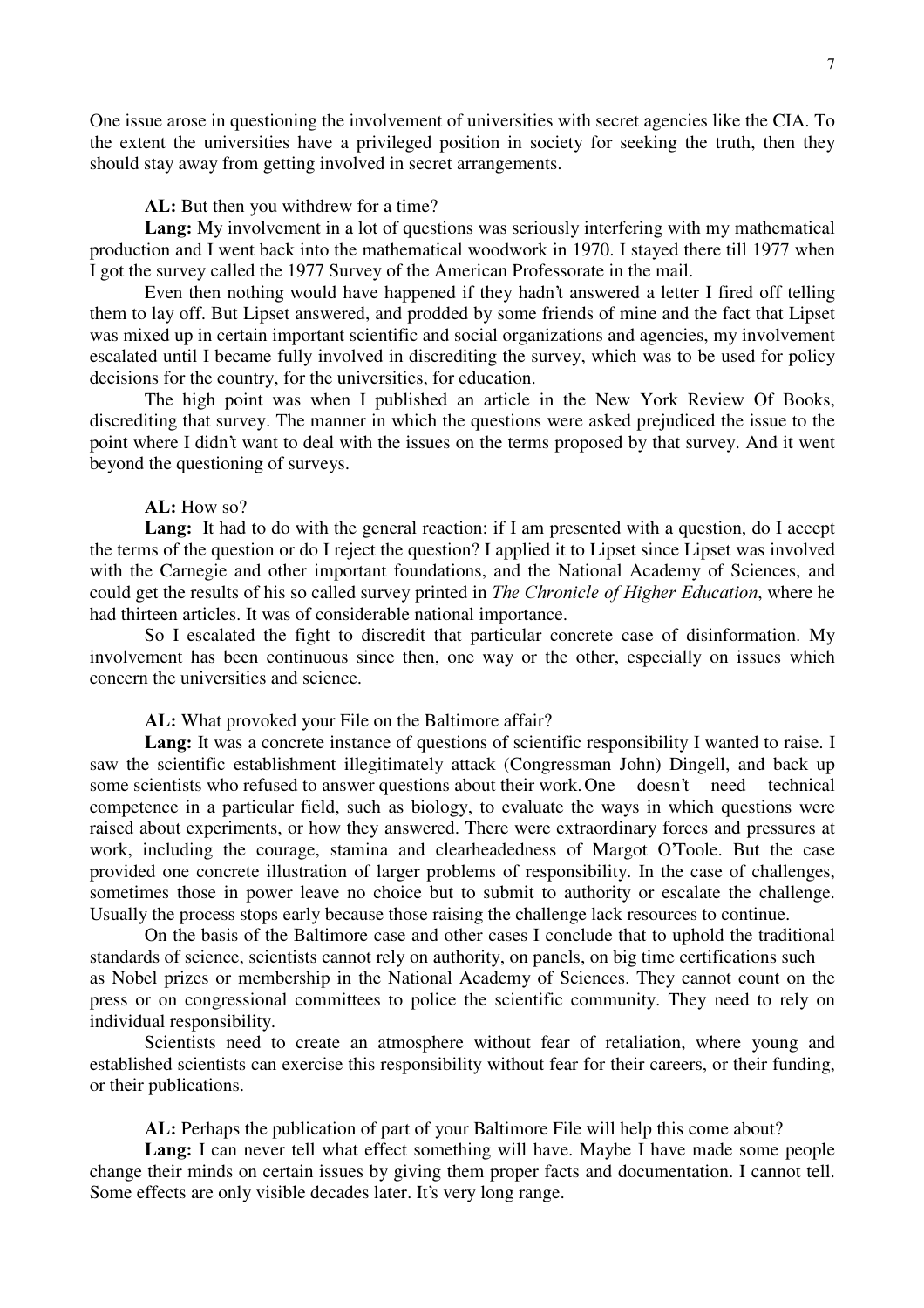Sometimes I have to sacrifice having an immediate effect for having a more profound effect in the long term. I am never sure of getting it. So rather than adapting a piece for an immediate effect I adapt it ad hoc for a possible long term effect. I have to make a judgement on every piece I write.

AL: Your most famous intervention is the Huntington affair. Did you win your point completely?

Lang: That is going too far. He is not in the Academy. I expect that he is not about to be in it, and a lot of people's consciousness has been raised.

But there is no such thing as winning completely in this game. Huntington served only as a focus for a wider attack on the deficiencies of a large part of the social sciences establishment, and of the certification system in the US via, for instance, the National Academy of Sciences.

So there is no such thing as winning completely. No such thing.

AL: What did you object to in Huntington's works?

Lang: Huntington has fantastic credentials. He was director of the Center for International Affairs at Harvard at the time. He has consulted for the National Security Council, the Defense Department and the CIA. He has been on national commissions.

But when I looked at some of his work - specifically his book, Political Order In Changing Societies - I found it deficient from beginning to end. The book purports to deal with changing societies throughout the world and these societies are exceedingly different. You have some Western societies like France and Belgium, places like South Africa and North African countries, and others throughout the world. and he purports to describe whether a country is satisfied or not. And one of the studies he was quoting in that book classified South Africa as a satisfied society.

Now a Yale undergraduate and I raised questions about that. Instead of answering those questions in a scholarly fashion, Huntington and the establishment around him either didn't answer, or when they finally answered, they answered through the *New Republic*. They had a graduate student at Harvard who was not identified in the New Republic as such, write an article claiming that I didn't know what I was talking about and claiming that I hadn't read Huntington's work and couldn't evaluate it.

Instead of answering the question about South Africa as a "satisfied society" in a scholarly way, Huntington was quoted by Fareed Zakaria in the New Republic as follows: "The term 'satisfied' has to do with whether or not there are measurable signs that people are satisfied or not with their lot. That lot may be good, fair or awful; what this particular term is describing is the fact that the people for some reason are not protesting it. When this study... was made in the early sixties, there had been no major riots, strikes or disturbances in (South Africa)."

But that is completely false! Throughout the decades of the fifties there had been riots, protests, strikes and police firing on crowds reported systematically in the New York Times. Someone made a search for me, and found fifty pages worth of articles about protests throughout that decade, culminating with the Sharpeville massacre of March 1960, where fifty people were killed. It was headline material in newspapers throughout the world for a week.

So Huntington is professionally incompetent in not knowing the history of South Africa, and the New Republic is editorially incompetent also in not knowing that history and printing what that graduate student at Harvard passed off as a fact and in misinforming their readers. That is a very concrete and very good example of misinformation.

Not only does Huntington not know the history of South Africa, but he also misrepresents on what basis South Africa was classified as a "satisfied society" in the study he mentions in the book. But it's even worse than that. In the study quoted by Huntington, the authors set up a way of evaluating countries on the other side of the world by making up a 'Frustration index', Which they said was a country's combined coded score on the six satisfaction indices: gnp, caloric intake,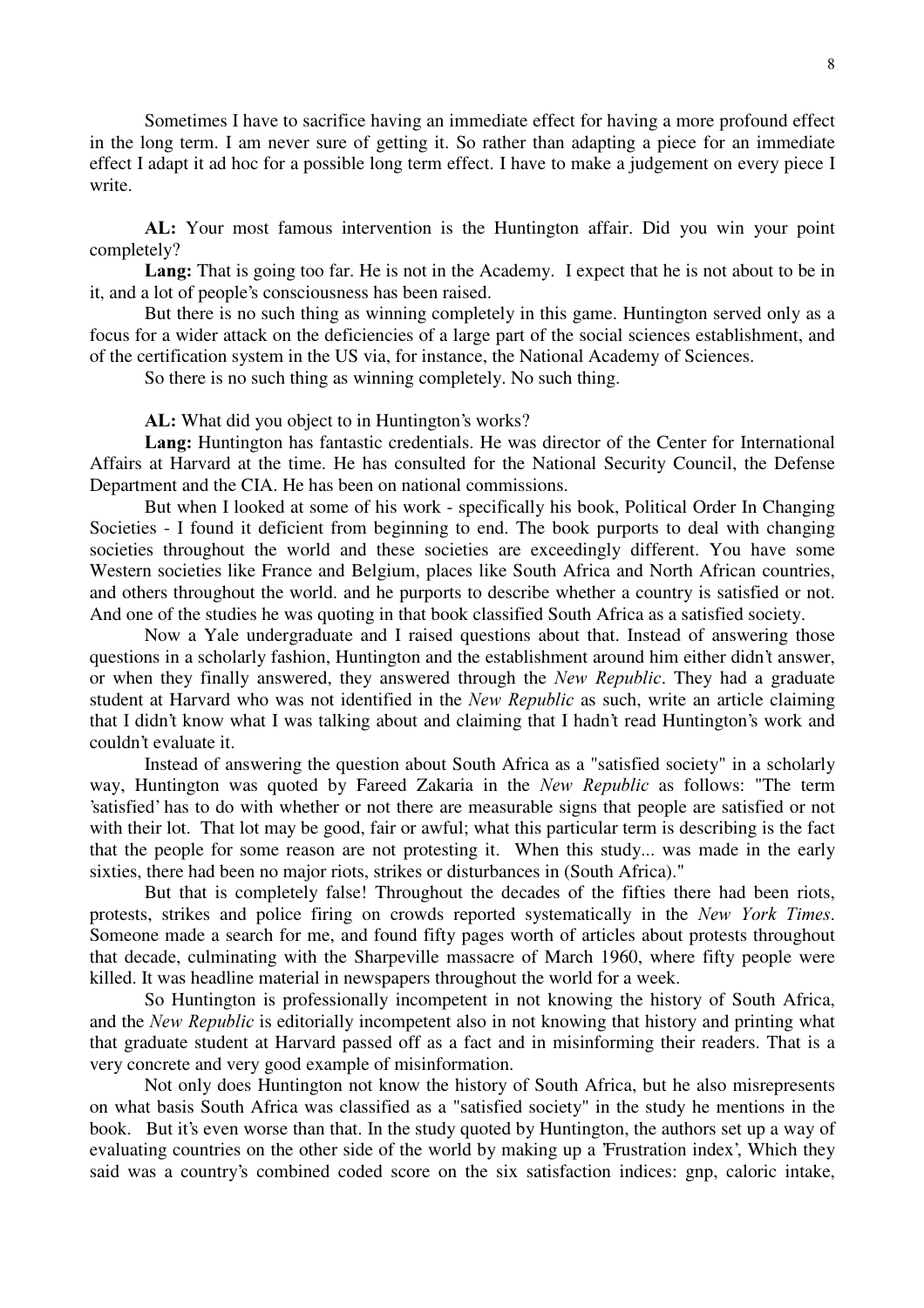telephones, physicians, newspapers and radios. This was "divided by either the country's coded literacy or coded urbanization score, whichever was higher."

This study received a prize from the America Association for the Advancement of Science. So the AAAS is also implicated in the certification of the "frustration index" as science.

So Huntington is ignorant of the "measurable signs" used in his own book (GNP, caloric intake, etc.). These signs are merely political choices, reflecting his outlook on the world, or that of the authors of the original study, but passed off as science.

Academics in Huntington's establishment use this type of approach in consulting for the government. They put it in textbooks and teach it in schools.

But the whole approach is cockeyed. It's insane! There is no way you can find out about the rest of the world if you take that approach! To try to determine in some country whether the people in that country are satisfied on the basis of GNP, caloric intake, telephones, physicians, newspapers and radios!

Because if you do that you won't find out how countries and regions as diverse as Belgium, South Africa, South America, Middle East or Vietnam react and what issues are important to them. And it will grossly misinform undergraduates who read that book as a text as to how to study people and determine what is important to them.

To find out about the different ways of thinking and reacting in South Africa, and the Middle East, in Vietnam, in the US, in France, in Belgium, one must take into account the conditions and ways of thinking specific to each society. And if you formulate your question in universal terms like caloric intake, newspapers and radios, you are not going to find out what is going on in Vietnam, or even France or Belgium.

The problems in South Africa with apartheid are completely different from the problems in the Middle East with oil and the Israelis and the Muslims. They are different from the problems of the French and the Flemish in Belgium. When these political scientists called South Africa a satisfied society, did they ask the blacks if they were satisfied?

These political scientists didn't find out the essential political feature that causes problems in South Africa, namely apartheid. That's it. Anybody who reads a newspaper can figure it out. Huntington's approach was cockeyed and promoted disinformation. It brought undergraduates to think in a certain way, people who are later going to be influential in education, journalism and politics, and who will make policy decisions about the world.

That's why I regard it as serious and important to stop the spread of that disinformation.

AL: So it did not hinge, as some suggested, on doubts that political science is truly a science?

Lang: I don't know what the word 'is' means! It depends how you wish to use the word 'science'. I don't want to get into that particular argument. The extent of the issue I wish to get into and have gotten into is this: are those who claim to be political scientists providing accurate information concerning political structures and situations or are they passing off political opinions as science?

AL: Have you ever won the cooperation of a victim?

Lang: It is relatively rare! Gerald Feldman, a professor of history at Berkeley became a friend. I got to know him because he and another professor at Yale got into a well publicized controversy with other historians, especially Jon Wiener who wrote things up in a very tendentious way for the Nation.

After I got acquainted wth the documentation, I fully supported Feldman in this case, and got myself into a confrontation with the Nation and its editor Victor Navasky about their defective journalism. So there is a "*Nation*-Wiener" File which I have passed around.

Then I found out that Feldman himself in the sixties signed a public letter with a number of other professors against the Vietnam Day Committee in Berkeley. I picked that letter apart for ita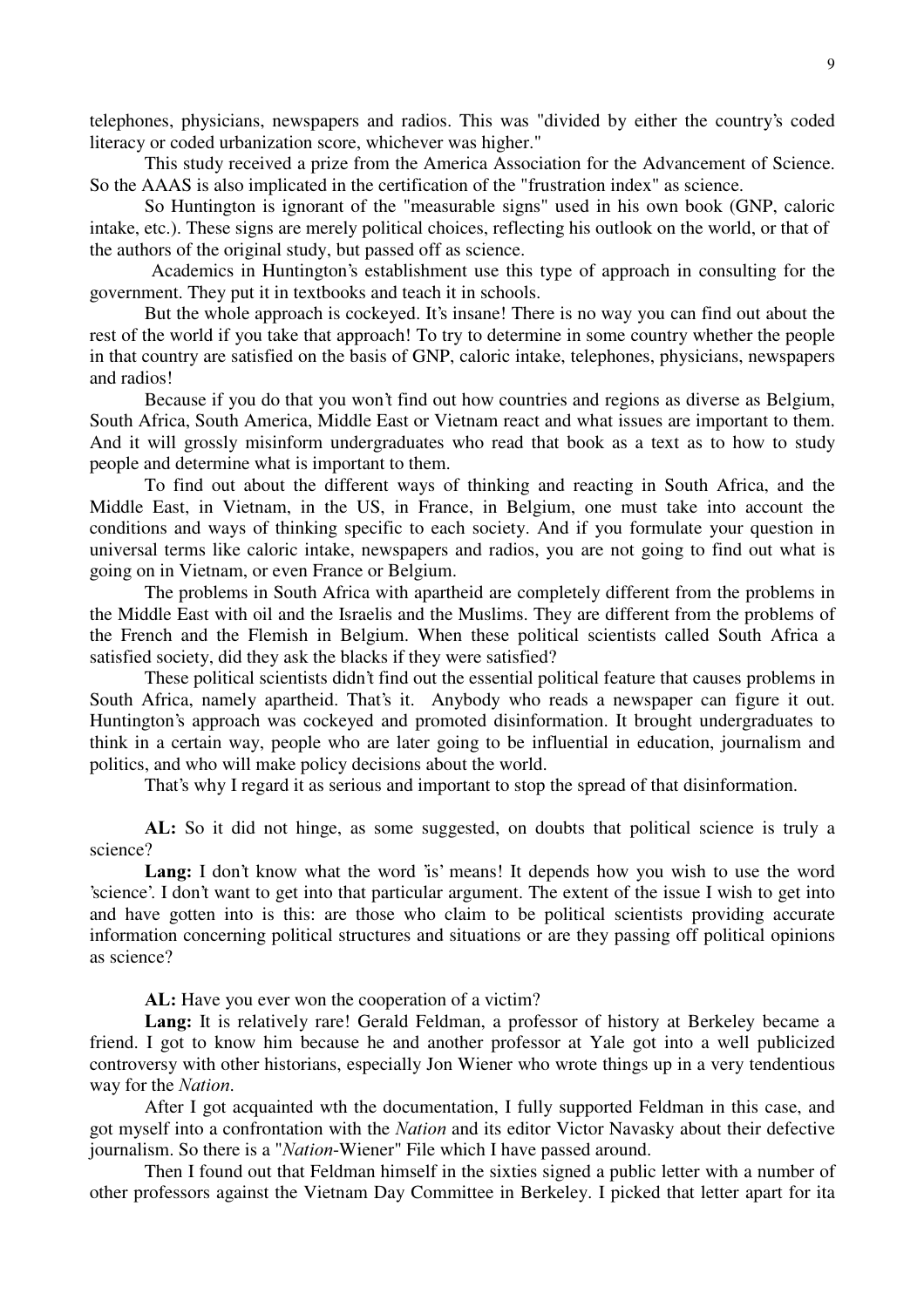misquotations and misrepresentations and for the way he handled political responsibilities. I made a File, and he agreed to be a Filee, he cooperated with his own File, and he had to issue a retraction and an apology for something he did 25 years ago. I asked for a retraction and an apology and I got it because Feldman is honest and fairly lucid.

One can make friends with a guy like that. and I did!

AL: Maybe he should have kept quiet and not replied to you, since you say that results in no further correspondence!

Lang: It was his choice. Either he issues the retraction and apology, and stays friends with me, or he doesn't, and then he is just another guy I make a File on. Well, as it turned out, he was another guy I made a File on, but he cooperated with the File, so we stayed great friends! Isn't that something?!!

AL: So a Filee is not necessarily an adversary or an enemy?

Lang: No, and Feldman is there to prove it. A very nice case. (President of Yale A. Bartlett) Giamatti is one too, from just before he became president. Sure.

I had a File on an article he wrote in the Yale Alumni Magazine which was totally defective - misrepresentations, misquotations, defamation, slander. I had a big confrontation with him, but he saw he had goofed, and although he never admitted it in writing, he did verbally, and we stayed fabulous friends forever after.

He was smart enough never to write. He didn't try it. The guy who answered and got caught in the meat grinder was the editor of the *Yale Alumni Magazine* called William Zinsser. So it is called the Zinsser File and not the Giamatti File.

If he had not written anything, there would be no File. You see, the only safe thing is just don't write, don't talk, don't send letters, just disappear - that's relatively safe! Nothing is completely safe! But it is the safest. The moment they write they get caught!

# AL: So it seems!

Lang: The whole idea is that you can apply systematically in daily life in political, intellectual and journalistic confrontations a well thought out manner of discourse, rooted in the history of philosophy and literature.

AL: Do people's reactions vary a great deal?

Lang: One of the most interesting things is the psychology of these people. I can never comment explicitly on their personality but like any theatre - Shakespeare or Shaw or anybody personality comes out in the scenario, and how they express themselves.

I can never myself comment on that aspect. It has to come out from them. It's drama. It's theatre! They are on the stage. I provide a stage and they act out themselves!

#### AL: Are you the director?

Lang: I am both producer and director and one of the principal actors. On the other hand I cannot write their script. I can only provide the stage for them. Their script they write themselves. But then I hold them accountable for what they have done. But it's in a professional capacity. I couldn't do it in a personal relationship. I wouldn't do it. It's off limits. But Feldman joined in a public letter, so I could hold him accountable publicly for what he did. We remained friends but I lost none of the sharpness in criticizing him publicly.

AL: Isn't that the way academia is meant to work?

Lang: Well it's certainly the way I would like academia to work. It's the official rhetoric. But I have found that in practice it does not work that way. To have an exchange as I had with Feldman is practically impossible in academia. Exceedingly rare.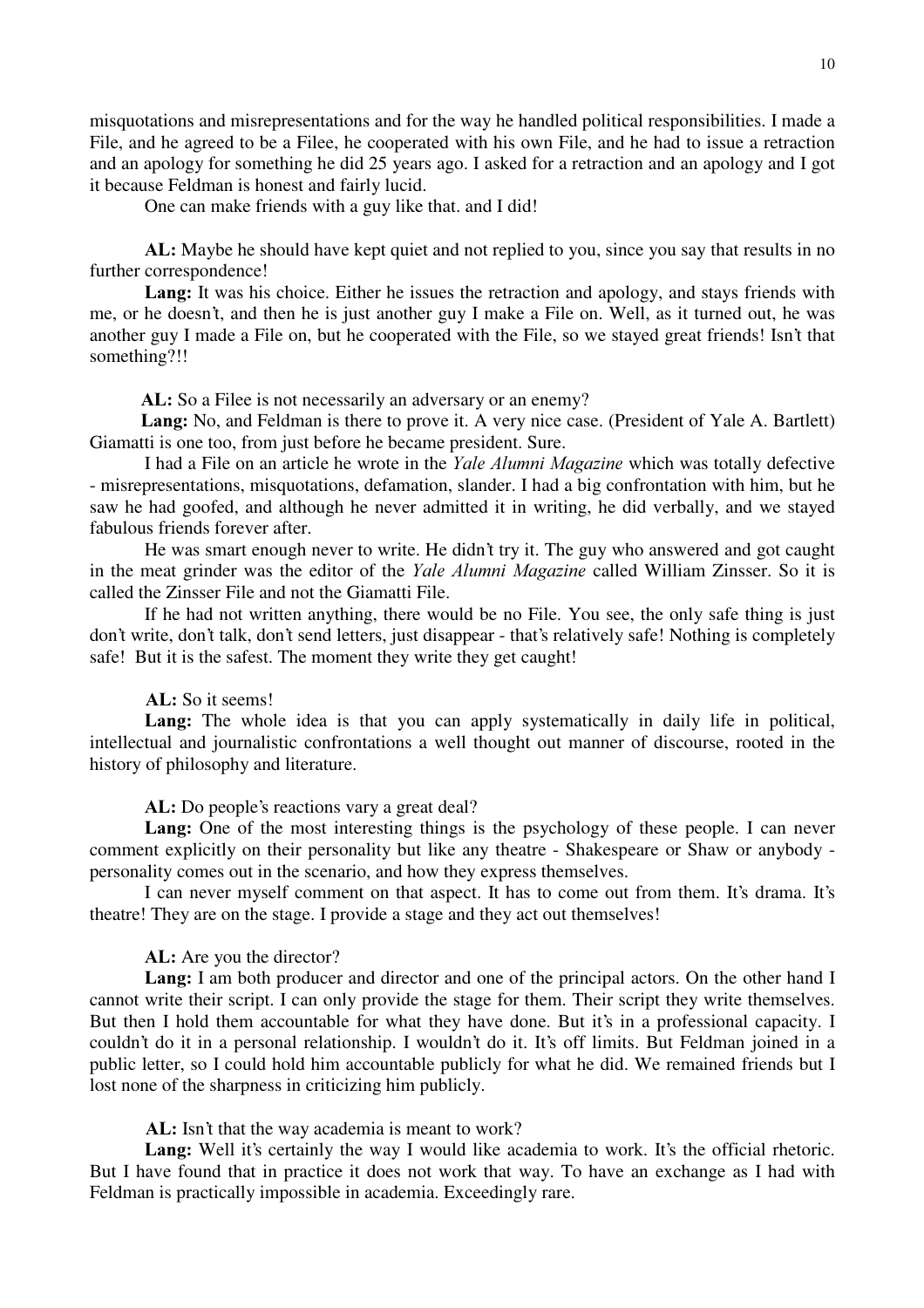What I have found is just stonewalling, coverups, evasions. Whereas with Feldman it worked to have it all out with his cooperation. It's very nice when it works out like that.

AL: How did you get involved with Peter Duesberg, the member of the National Academy who argues that the HIV is not the cause of AIDS?

Lang: Somebody showed him a mailing of a File I had on Robert Gallo, the US scientist who first made the claim that HIV is the cause of AIDS. Then he sent me half an inch of stuff, and his carelessness was sufficiently low and the defectiveness of the people opposing him was sufficiently high that I decided it was worth helping him to prepare his case in the most efficient way.

AL: He was careless?

Lang: Oh, sure. Carelessness or incompetence in the use of language where he overdoes generalities and absolute statements. Once I point it out, he says you are right and corrects it. But his opponents were so fundamentally defective in what they wrote it really got to me.

The problem of HIV and AIDS is a complicated one, too complicated for me to comment any further here, except for one brief statement. I have seen misinformation about HIV and AIDS passed out by official agencies, such as the Centers for Disease Control, the National Institutes of Health, certain scientists involved in studying HIV, and the scientific press.

Because of that misinformation, I question as a whole notions which are generally accepted concerning HIV as "the AIDS virus". As far as I am concerned, I have seen no evidence which I find convincing as to what causes AIDS. Even the definition of AIDS has been mismanaged by official organizations, some scientists, and the press, scientific and otherwise, to the point where I see a morass and a mess which is in itself very difficult to disentangle. To document how I arrived at this conclusion cannot be done here.

AL: Do you enjoy proving others wrong?

Lang: Not at all. I may enjoy doing something that enhances discourse. If it happens to prove someone wrong that is incidental. In asking me whether I enjoy proving someone wrong, you question my motivation. I object.

AL: Your approach seems to tackle and block many ways people avoid the point.

**Lang:** Certainly it is an essential aspect of what I do. I don't know how successful I am, because the approach causes opponents to disengage and stonewall. But with my approach, they cannot simply shift the focus of the issue from the factual defectiveness of their work to the question of motivation, which cannot be settled by simply saying someone is correct or incorrect.

On the subject of motivations you can go on and on and on with what I call big time bullshitting, and that is what I eliminate from the discourse. That is not to say motivation is not important. It is important to many people at many times. But I do not want to deal with it in discussing the merits of a piece written in the line of professional and institutional responsibility.

I try to maintain certain standards in the manner of discourse. I try to prevent shifting the focus of a discussion from the merits of a piece at hand to motivation. just as I try to avoid generalizations, and speculation.

AL: You avoid the diversionary traps that other people fall into?

Lang: I don't call them traps. I say some people fall into manners of discourse with which I don't wish to deal. I wish to deal with the actual merits of the piece at hand. If I use your word "traps"I have already gone along with something I wish to eliminate. I resist such formulations. I want to use language much more precisely.

AL: Your approach seems to work pretty well.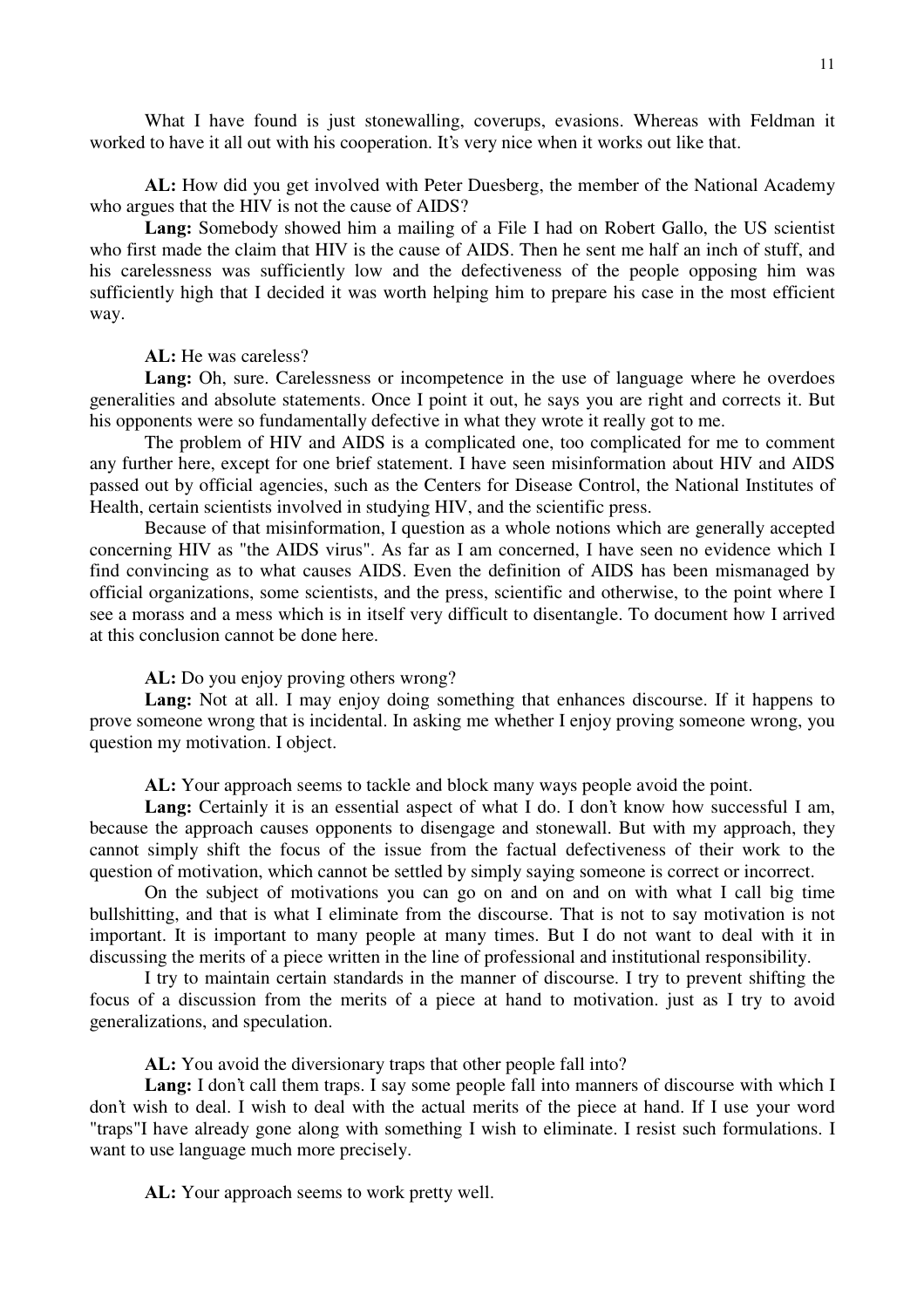Lang: The approach is foolproof. After 25 years of academic, intellectual, journalistic, and political confrontations I have never seen my way fail. People have simply not been able to answer.

# AL: You go after only certain targets?

Lang: My opponents are those who have chosen to take on institutional and professional responsibilities. It is Huntington who chose to advise the government and become that kind of professor, and who throws his weight around. His books are used in the classrom. Editors of influential journals have institutional and professional responsibilities and I hold them accountable.

AL: Is it right to say that you are fighting the flow of misinformation from the academic world into government and the media?

Lang: Wherever it comes from. Misinformation can come from many places such as radio stations, newspapers, television. Since I myself am in the academic world I am especially interested in the area where the academic world meets the world of journalism and world of politics in the broad sense, where it concerns the nature of social organization, our relationship to authority and how you structure social organizations and the educational system. Politics in the broad sense.

AL: Do you see much misinformation these days?

Lang: All over the place, starting with the New York Times, but also in the Nation, and the New Republic, and the Washington Post, and the television stations, and courses in the universities. There is enough to go around. Most places I look I find a defective flow of information. There is suppression of information, and the tendentious organization of information.

It's got nothing to do with left wing, right wing or any wing - nothing to do with ideologies. It just happens. The New York Times is not particularly left or right, but it is full of misinformation. So is the Nation, the New Republic, and the Washington Post.

On certain scientific issues, the scientific magazines haven't done very well either, whether Science or Nature. And the Scientist - you can throw that in too. I obviously can't reproduce here the documentation for my low opinion of these publications, but I have drawers full.

AL: On what basis do you feel so strongly about fighting misinformation?

Lang: It is not for me to tell other people what they ought to do, but if they peddle disinformation I hold them accountable for it if they hold positions of authority or influence. Huntington is both an eminent professor at Harvard and a consultant for the government. As a person of authority in the classroom I hold him accountable for the information or disinformation he puts out there. He took on the responsibility by being a professor with tenure, and in advising the governmentto take certain policy decisions. I hold him accountable for the information or disinformation he gives to the government, just as I hold the government accountable for evaluating that information.

The president of the United States is accountable. If he screws up, we don't reelect him, that's all. And I don't see why we shouldn't hold professors accountable for whatever they are pushing in the classroom, protected by tenure. They are accountable for the information or disinformation they peddle in the classroom. I hold them accountable. I point out the misinformation and then I leave it open for the community to decide what they want to tolerate.

As a matter of fact at Yale they stopped putting Huntington's book on the required reading list in political science 111b within two years after I raised my objections. But it is still used elsewhere. Mind you, I am not for burning Huntington's book. It might very well be used as an example of what not to do in political science. But from what I have seen, it is used uncritically. It is for the academic world to decide what to do by open public discussion and if possible publication.

In the Huntington case I was prevented from publishing pieces I offered both to scholarly journals and to the national press. *Discover* magazine, and the journals of the American Political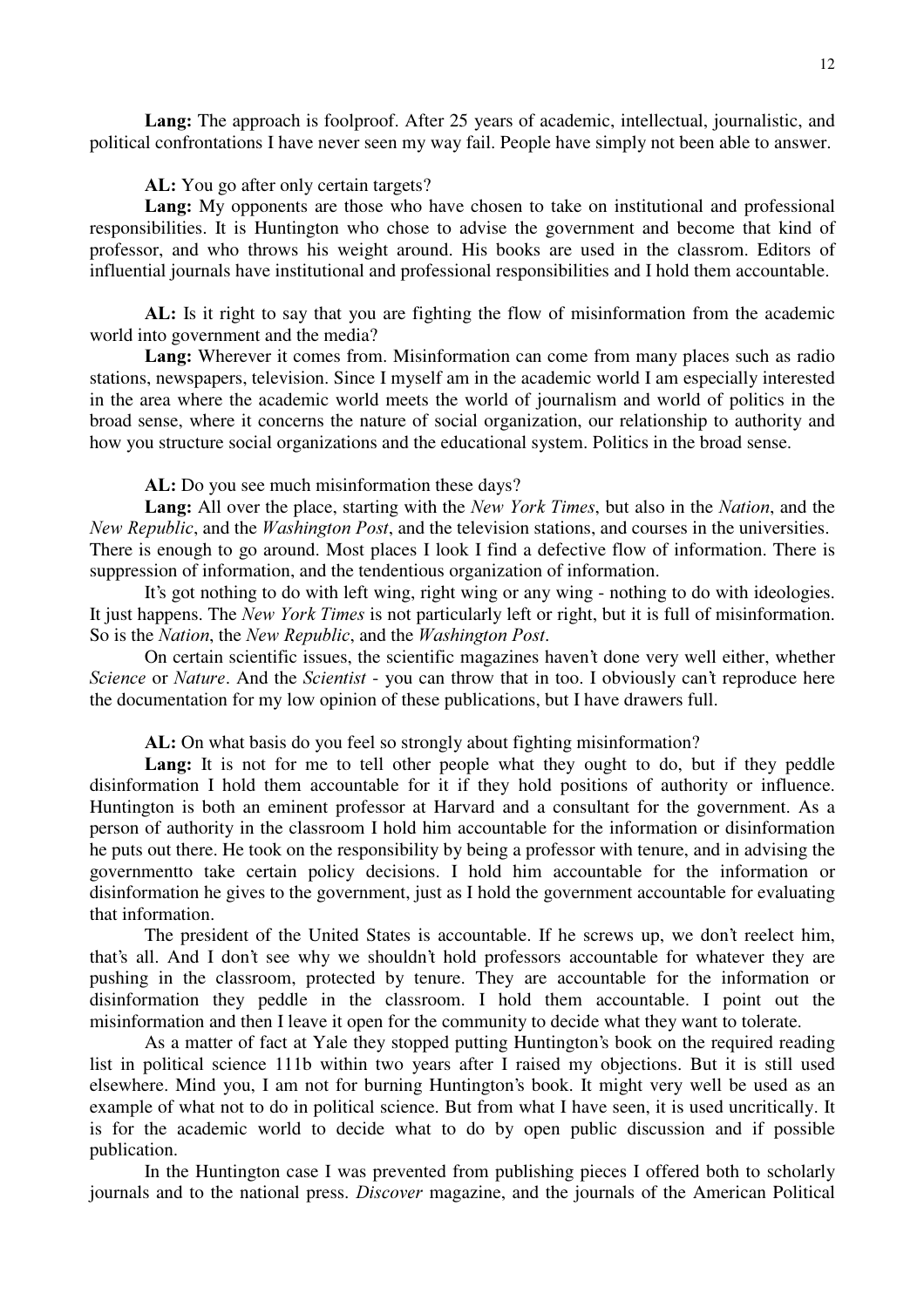Science Association, and the American Sociological Association, published articles which misrepresented my criticisms, but they did not accept for publication corrective pieces I offered in response.

At least three other people wrote letters to the editors of *Discover* supporting my point of view and their letters were not published either. I know, because the authors sent me copies directly.

AL: But wasn't your piece in a very different style from the *Discover* magazine style?

Lang: You are suggesting that as an excuse. I don't know. The editors didn't give any reason. They just rejected it out of hand. It's not for me to guess at the reasons. I would regard that as improper. I note the fact I was misrepresented in the magazine and not allowed to publish a rebuttal. That's the fact that I regard as important.

In any case, I don't regard the reason you suggest to be valid. Their "style" as you call it was tendentious and defamatory. So of course I would write differently.

AL: Is it true to say that your method is to stick to the facts and avoid being political or personal?

Lang: I am highly political in the sense that politics have to do with social organization, relationship to authority, and how information is distributed and used in making policy decisions. Mostly I am interested in the educational side of politics and how people formulate and evaluate issues having to do with society. Certainly it's political. But I don't use the word political as a rhetorical thrust.

AL: What about your own motives. Will you say what they are?

Lang: It isn't for me to explain my activity in trying to maintain standards of accuracy in the academic or journalistic world, following the standard rhetoric of universities. It is for others to explain why they do not maintain these standards. The rhetoric of the universities is dished out continuously by their presidents making speeches to alumni, to students, or at other universities. That rhetoric is standard. Get those presidents or the National Academy of Sciences to explain the discrepancy between uttering the big time rhetoric of truth and standards and then allowing around them transgressions of that rhetoric without doing anything about it. Ask them. Don't ask me.

AL: While you obviously feel very strongly about misinformation, it seems that many people don't.

Lang: Then I point out the consequences. Students are trained in misinformation which they don't recognize as such. It leads them later to make decisions in journalism and in politics and lead the country astray in dealing with its own problems and problems on the other side of the world.

I point out those consequences and that's it. If you want to live with those consequences, OK, that's the nature of a social organization. Different people have different opinions as to what is important. But the official rhetoric is that we are supposed to make policy decisions based on correct information.

AL: You are simply asking people to live up to their rhetoric, are you?

Lang: I would not formulate it that way. I hold people accountable for the rhetoric they utter because they have put themselves in a position of influence or power professionally and institutionally. I hold professors accountable for the way they condition students to think. A journalist has some influence in controlling what gets into a magazine, and I hold the journalist accountable for what information goes into the magazine. Politicians I hold responsible for the decisions they make in the professional positions they put themselves in.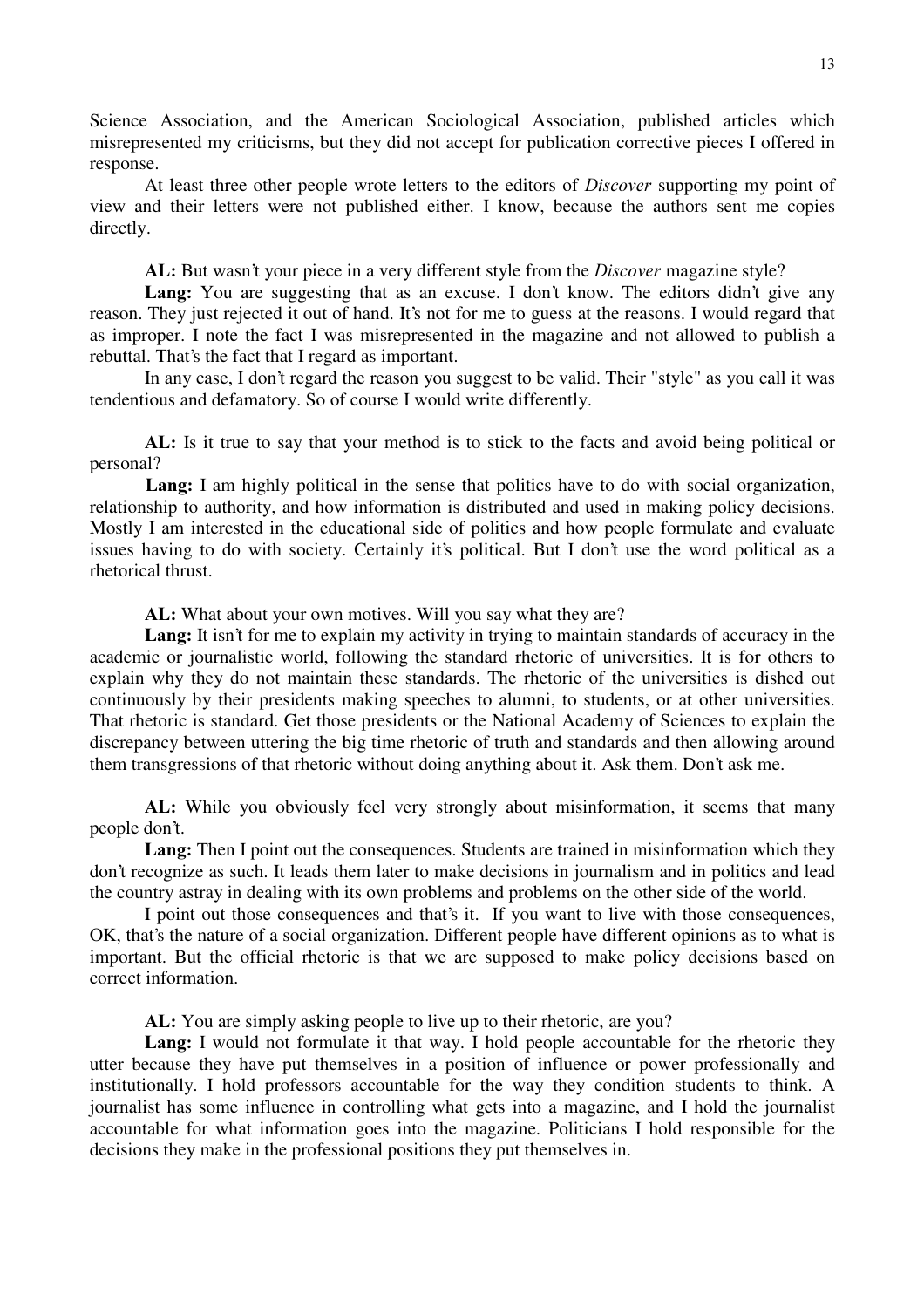AL: But even in high positions aren't people always limited in their power to do things as they wish?

**Lang:** I don't hold anyone accountable for what they don't have any power or influence to affect.

AL: If university presidents fail to live up to their own rhetoric, will you always challenge them?

Lang: Not always. It depends on how important the particular instance is, what else I have on hand, how many math papers I am writing. I can't predict in advance when or how much I get involved. I do not deal in hypotheticals.

I do not deal with principles. I am not a man of principles because for every principle there is a counter principle, so if you talk "principles" you have to choose which principles you want to follow at different times with different people under different circumstances. That is a definite individual choice which you make at any given moment in your life. So I don't talk "principles".

AL: It seems that you choose not to include people's motivations in your operation, and this clears personal politics out of the way so you actually get something done. Most people don't manage this because they get entangled almost immediately by diversionary tactics, defending themselves against smears and so on.

Is that right? You are able to push those red herrings aside and expose the actual problem?

Lang: Now, don't spoil what you have just said by saying "the actual problem". Stop just before that, and I will remains silent.

AL: What did you say to those who charged you with 'McCarthyism'?

Lang: I don't know what the word means. Different people perceive me in different ways. Some have perceived me as having "McCarthyite tendencies", some have not. When (economist) Kenneth Arrow accused me of this, he specified he was writing as a member of the National Academy of Sciences, and as a sponsor of the Federation of American Scientists. So the NAS and FAS, and people at large, are entitled to know about his judgement in those capacities. It is for each person to make up their mind on the basis of the documentation I provide for them. It isn't for me to decide what I am.

AL: But how do you perceive yourself? **Lang:** I pass out documentation. That documentation has not been faulted.

AL: You prefer not to defend yourself against such an accusation?

Lang: Why should I put myself in an inferior position by arguing about such a word? I present people with documentation. Let them make up their own mind if my documentation is valid and what is its relative importance. Different people react differently at different times about different issues.

AL: Does your anti-misinformation campaign cost you money personally? Lang: A substantial amount. Sure. It takes capitalism to run the revolution!

AL: And no one helps you do it. It is a one man operation? Lang: Yes. It is. I have control.

AL: Do people support you?

Lang: In Huntington's case I got explicit support in letters from some seventy members of the National Academy of Sciences. I have other letters, from within Yale and without. Here is one from a Yale biochemist asking the director of the Whitney Center for the Humanities to give me a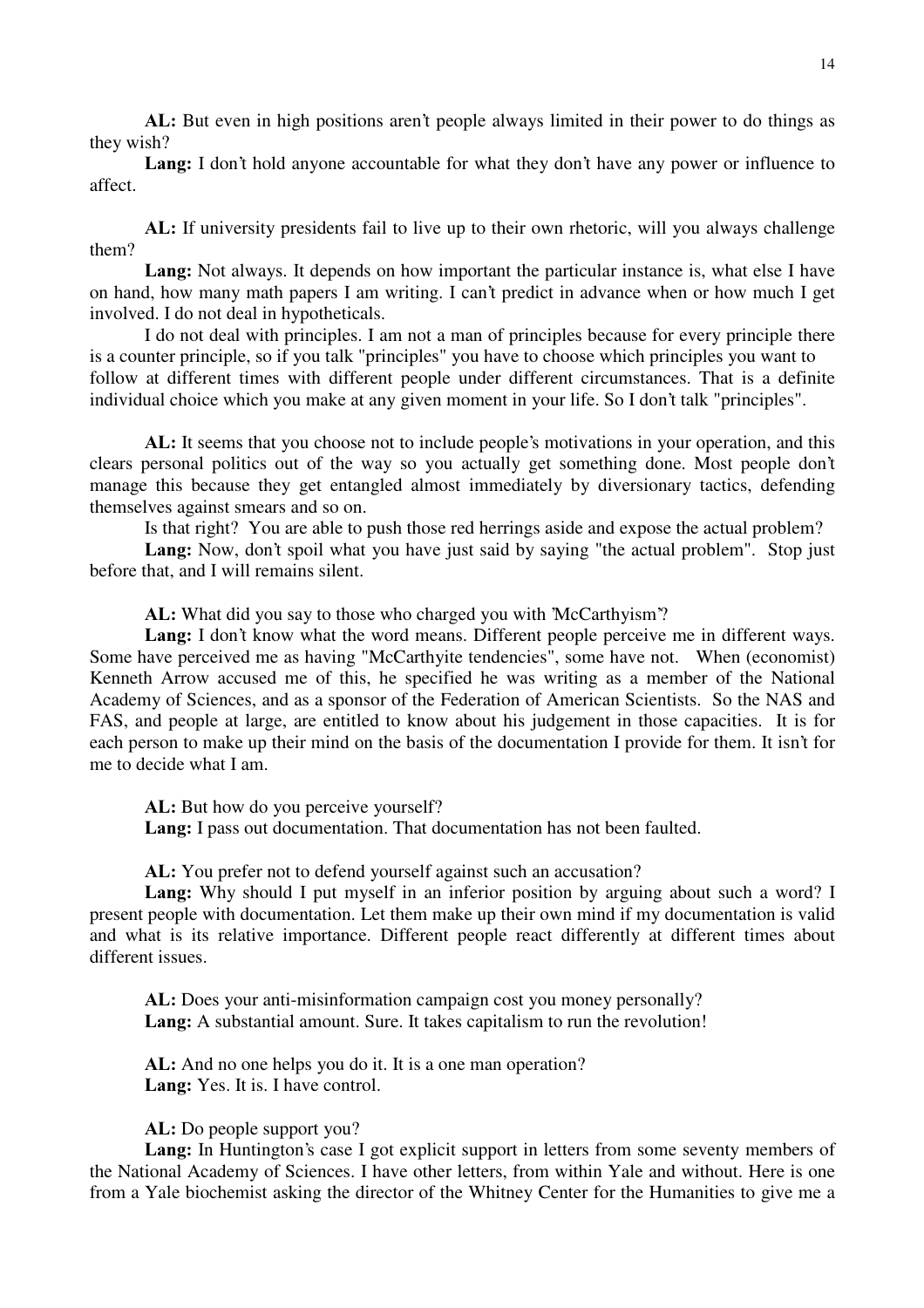forum there to talk about the Huntington case. The director refused. I bet the scientist ten cents to a dollar that he would refuse, and I won the ten cents. I felt like an inside trader at that!

# AL: Do you get many letters of support?

Lang: What does "many" mean? Anyhow, I don't want to overuse endorsements from others. The documentation I provide and what I write is valid on its own merits, and not because someone else said so. I never want to interfere with that characteristic of the documentation I provide. I don't want to pretend that someone should listen to me because someone else said they should. I don't want to rely on another authority. I am exceedingly wary of using other people's endorsements.

# AL: Do the Yale undergraduates support you?

Lang: No, not really. Very few do. The undergraduates mostly became a bunch of dodos in the eighties. They don't relate to an intellectual issue.

# AL: You mean they are no longer idealistic?

Lang: I am not looking for idealism. I am looking for an ability to process information, and an ability to tell the difference between a fact, an opinion and a hole in the ground, and to occasionally come into the open with a sensible factual statement.

Instead of that, they wallow in publications that reflect only states of mind. It is part of their culture. Look out there anywhere. That is practically all there ever is. And the scientific press is getting tainted with that also, because of course it is easier to let out with a state of mind. You don't have to make factual assertions, to check facts, to do legwork. The net result is a collapse of intellectual standards.

# AL: Do any students listen to you?

Lang: In a decade I have found half a dozen. I made it big with the undergraduates in the sixties because we were alike in many ways. Then there was an intellectual reaction. It was tolerable in the seventies. They turned against me in the eighties. They didn't want to deal with me. I found four in the decade. Otherwise they avoided me like the plague. At least they don't fight me now! In the early eighties they were fighting me. It was very disturbing. My natural constituency!

The faculty is not going to be that constituency. Mostly they just want to be left alone to do their research. They want to be collegial with the colleagues that they have to live with for the rest of their lives. So the natural constituency for me is the undergraduates and that left me essentially with nobody in the eighties.

AL: Your long Files are persuasive because they show people the complete picture. But is it not hard to get people to read them? They are so big.

Lang: I have written short pieces to correct misrepresentations of my position in publications like *Discover* and the *Chronicle of Higher Education*, and they have been rejected. I had to publish one of them as an advertisement in the *Chronicle*. I am not normally trying to publish the full Files. Everybody knows everyone is busy. However, the Journal of Ethics and Behavior did publish a long excerpt of my File on David Baltimore, which took seventy printed pages. The editor first asked me to cut it down but I wouldn't because that would involve cutting essential documentation on which readers could base their own judgement. His publishers let him publish it all.

But he would not publish another much shorter piece explaining how my article had been obstructed previously. I had been invited by the American Chemical Society to take part in a symposium on whistleblowers. I couldn't go, but the organizer of the symposium solicited and accepted my article for publication in a book containing the proceedings of that symposium. Then